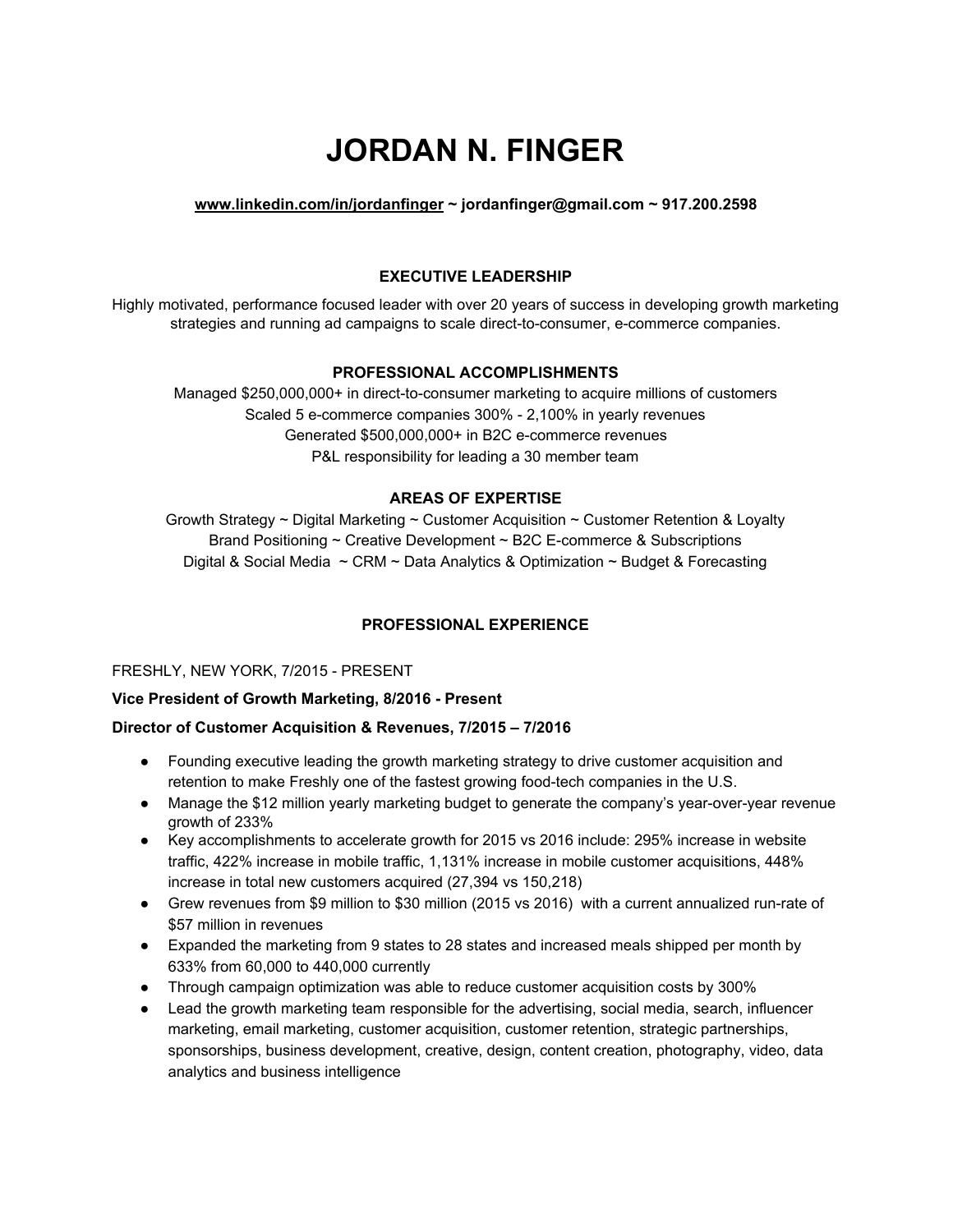## ALOHA, NEW YORK, 1/2014 – 7/2015

## **Head of Digital Marketing & Customer Acquisitions**

- 2,100% increase in yearly revenue to an annualized run-rate of \$8,000,000 through the creation and execution of the digital marketing strategy
- 40%-60% increase in month-to-month new customer acquisitions through digital media channels: Facebook, Twitter, Google, Bing, display, retargeting, programmatic, native content, email sponsorships, friend referral, affiliates, SEO & mobile advertising
- Led the marketing team, managed the SEM and SEO agencies, spearheaded the ad creative & content, A/B landing page testing & acquisition funnel optimization

## ADSHIP, NEW YORK, 12/2012 - 11/2013

# **SVP Marketing & Business Development Consultant**

- Developed the marketing strategy for a digital ad platform to increase the company's industry awareness to attract new advertisers and publishers onto the network
- Advised the CEO & Founder on all aspects of the company's strategy, marketing, budget, P&L, investor relations, trade shows and client management
- Closed the company's largest advertiser which generated 50% of the monthly revenues

## ARDIS HEALTH, NEW YORK, 2000 - 2012

## **CEO & Founder**

- Led the day-to-day operations for an international, direct-to-consumer, e-commerce company that marketed health and beauty products for distribution in the United States, Europe and Asia
- Hired and managed a team of 30 employees to execute the company's vision and strategy for marketing, e-commerce, product development, branding, packaging, project management, website design, technology, digital media buying, advertising, PR, search marketing, social media, analytics and campaign optimization
- Drove customer acquisition through digital media across Facebook, Google, display ads, affiliates, and email channels to acquire over 1 million customers and propel the company to \$30,000,000 in revenues
- Championed the retention strategy to increase the customer lifetime value by 30%-50% through internal email, outbound telephone calls, social media and customer service experience

## MEDIABAY/AUDIOBOOKCLUB, NEW YORK, 1998 - 2000

## **Vice President Digital Marketing & Business Development**

- Launched the digital marketing campaign for AudioBookClub.com; oversaw a \$7,000,000 digital media budget; acquired over 300,000 customers per year to become a top 5 e-commerce bookseller with revenues in excess of \$21,000,000
- Produced microsites, A/B creative testing, data analytics and optimization to yield higher conversion rates from the digital ad campaigns while reducing the cost per acquisition
- Advised the CEO on the company's digital marketing, e-commerce and growth strategy